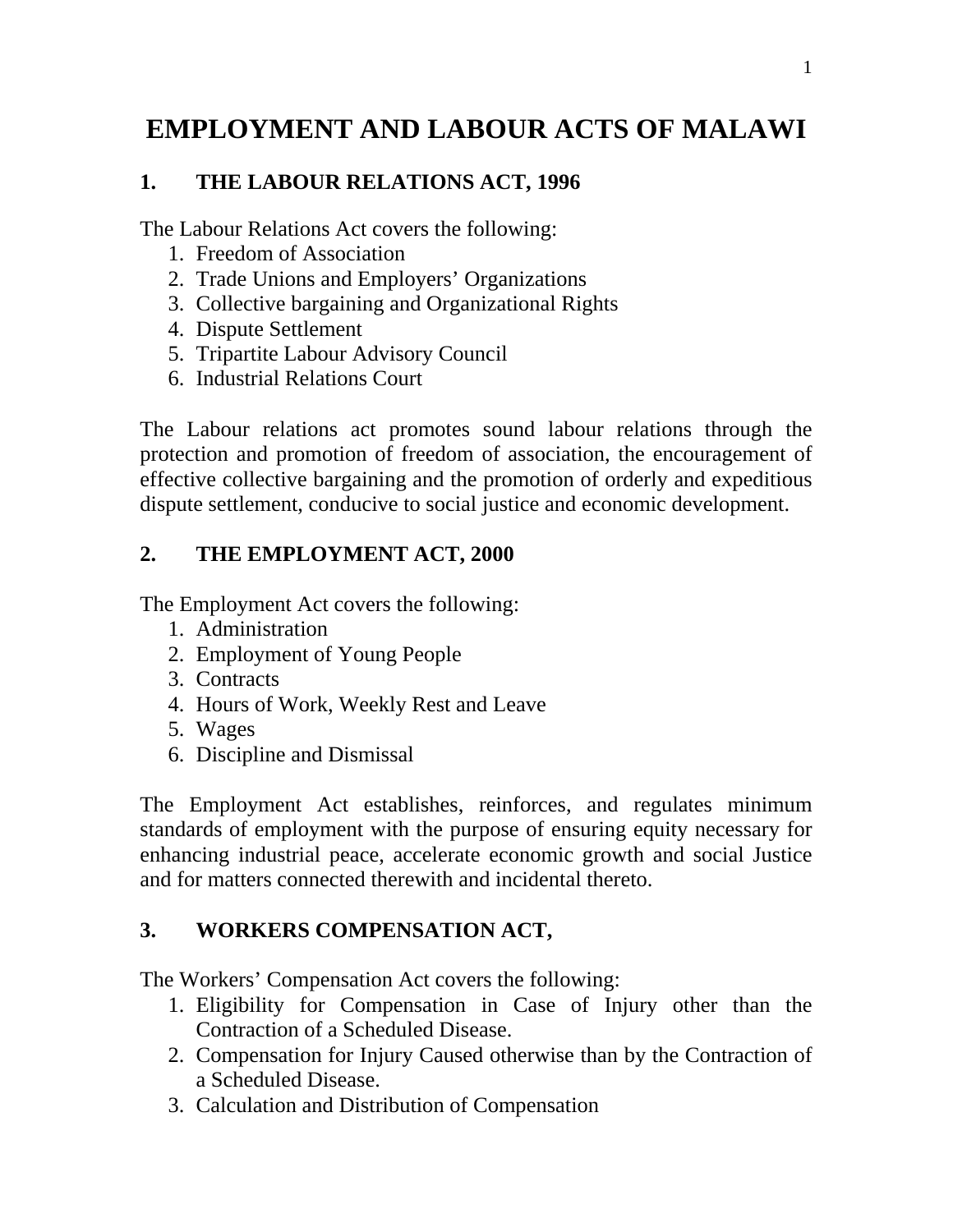- 4. Medical Aid
- 5. Compensation for Injury due to the Contraction of a Scheduled Disease.
- 6. Procedure for Obtaining Compensation
- 7. Administration
- 8. Workers' Compensation Fund

The Workers' Compensation Act provides for compensation for injuries suffered or diseases contracted by workers in the course of their employment or for death resulting from such injuries or diseases; it provides for the establishment and administration of a Workers' Compensation Fund; and it provides for matters connected therewith or incidental thereto.

#### **4. OCCUPATIONAL SAFETY, HEALTH AND WELFARE ACT, 1997**

The Occupational Safety, Health and Welfare Act covers the following:

- 1. Registration of Workplaces
- 2. Duties and Responsibilities
- 3. Health and Welfare
- 4. Machinery Safety
- 5. Health and Safety
- 6. Notification and Investigation of Accidents, Dangerous Occurrences and Industrial Diseases
- 7. Records
- 8. Administration
- 9. Offences, Penalties and Legal Proceedings

The Occupational Safety, Health and Welfare Act makes provision for the regulation of the conditions of employment in workplaces as regards the safety, health and welfare of persons employed therein; for the inspection of certain plant and machinery, and the prevention and regulation of accidents occurring to persons employed or to go into the workplaces; and to provide for matters connected with or incidental to the foregoing.